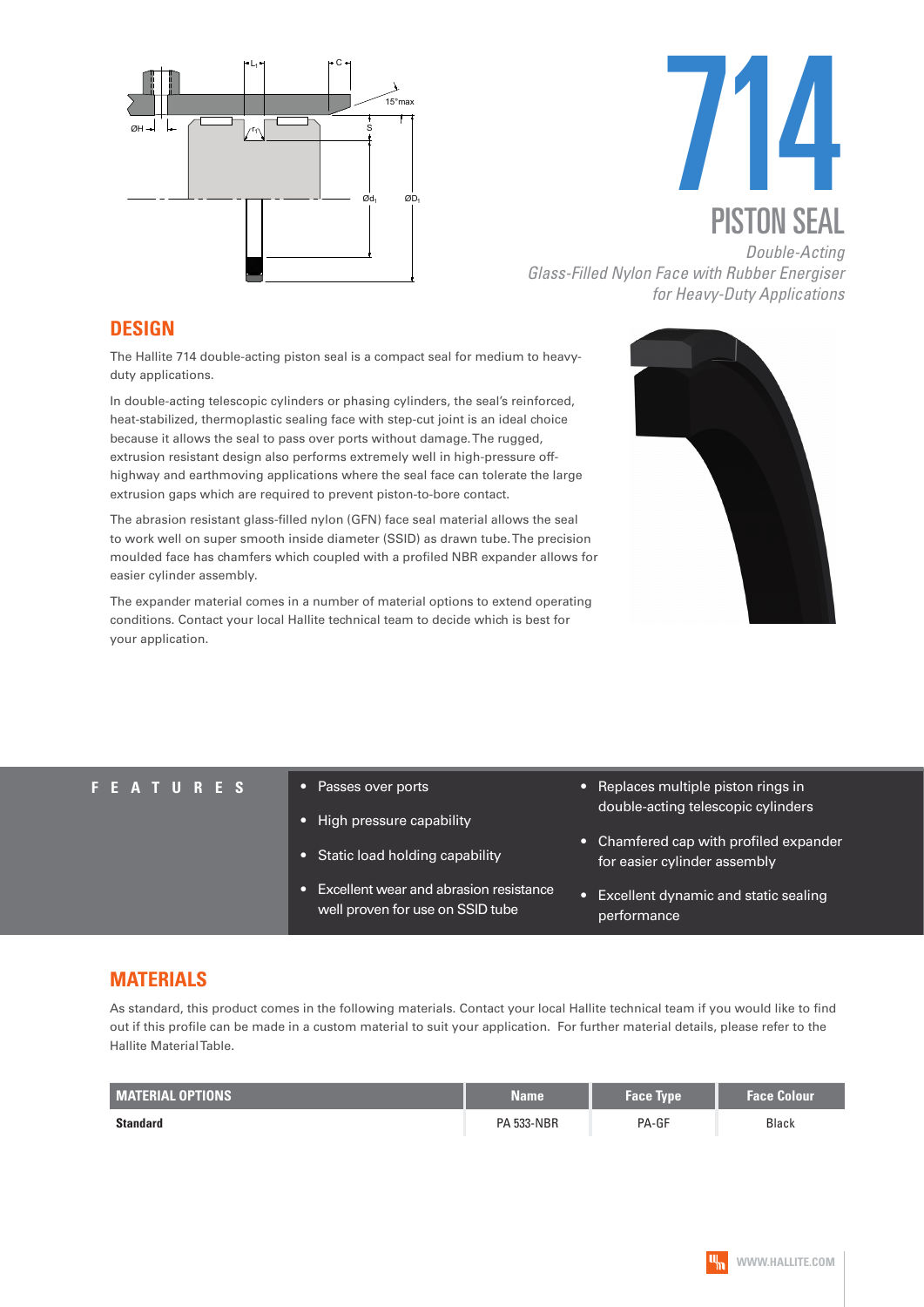## **TECHNICAL DETAILS**

| <b>OPERATING CONDITIONS</b> | <b>METRIC</b>                     | <b>INCH</b>                   |
|-----------------------------|-----------------------------------|-------------------------------|
| <b>Maximum Speed</b>        | 1.0 <sub>m/sec</sub>              | $3.0$ ft/sec                  |
| <b>Temperature Range</b>    | $-40^{\circ}$ C +110 $^{\circ}$ C | $-40^{\circ}F + 230^{\circ}F$ |
| <b>Maximum Pressure</b>     | 500 bar                           | 7250 psi                      |

Data given are maximum values and can apply depending on specific application. Maximum ratings of temperature, pressure, or operating speeds are dependent on fluid medium, surface, gap value, and other variables such as dynamic or static service. Maximum values are not intended for use together at the same time, e.g. max temperature and max pressure. Please contact your Hallite technical representative for application support.

| <b>MAXIMUM EXTRUSION GAP</b> |       |       |       |       |
|------------------------------|-------|-------|-------|-------|
| Pressure bar                 | 500   |       |       |       |
| <b>Groove Section S mm</b>   | 5.5   | 7.75  | 10.5  | 12.25 |
| <b>Maximum Gap mm</b>        | 0.35  | 0.50  | 0.60  | 0.80  |
| Pressure psi                 | 7250  |       |       |       |
| <b>Groove Section S in</b>   | 0.269 | 0.296 | 0.38  | 0.438 |
| <b>Maximum Gap in</b>        | 0.014 | 0.020 | 0.024 | 0.032 |

**NOTE**

**NOTE**

**NOTE**

Figures show the maximum permissible gap all on one side using minimum rod Ø and maximum clearance Ø. Refer to Housing Design section.

| <b>SURFACE ROUGHNESS</b>                    | umRa               | umRz               | umRt              | <b>uinRa</b> | uinRz     | uinRt     |
|---------------------------------------------|--------------------|--------------------|-------------------|--------------|-----------|-----------|
| <b>Dynamic Sealing Face ØD</b> <sub>1</sub> | $0.1 - 0.4$        | 1.6 max            | 4 max             | $4 - 16$     | 63 max    | $157$ max |
| <b>Static Sealing Face Ød,</b>              | 1.6 max            | 6.3 <sub>max</sub> | 10 <sub>max</sub> | $63$ max     | $250$ max | $394$ max |
| <b>Static Housing Faces L</b>               | 3.2 <sub>max</sub> | 10 <sub>max</sub>  | $16$ max          | $125$ max    | 394 max   | $630$ max |

| <b>CHAMFERS &amp; RADIL</b>   |      |      |       |       |       |       |       |       |
|-------------------------------|------|------|-------|-------|-------|-------|-------|-------|
| <b>Groove Section S</b>       | 5.50 | 7.75 | 10.50 | 12.25 | 0.269 | 0.296 | 0.380 | 0.438 |
| <b>Min Chamfer C</b>          | 4.00 | 6.00 | 8.00  | 10.00 | 0.250 | 0.250 | 0.375 | 0.375 |
| Max Fillet Rad r <sub>1</sub> | 0.40 | 0.80 | 0.80  | 0.80  | 0.016 | 0.032 | 0.032 | 0.032 |

| <b>PORT DIAMETER</b> |                 |                  |
|----------------------|-----------------|------------------|
| Max ØH               | $L_1$ mm x 0.85 | $L_1$ in x 0.850 |

If the seal is to pass over the port, step-cut joint position must be taken into account.

| <b>TOLERANCES</b> | ØD.            | Ød.            | ×            |
|-------------------|----------------|----------------|--------------|
| mm                | H <sub>9</sub> | h <sub>9</sub> | $+0.20 - 0$  |
| in                | H <sub>9</sub> | h <sub>9</sub> | $+0.008 - 0$ |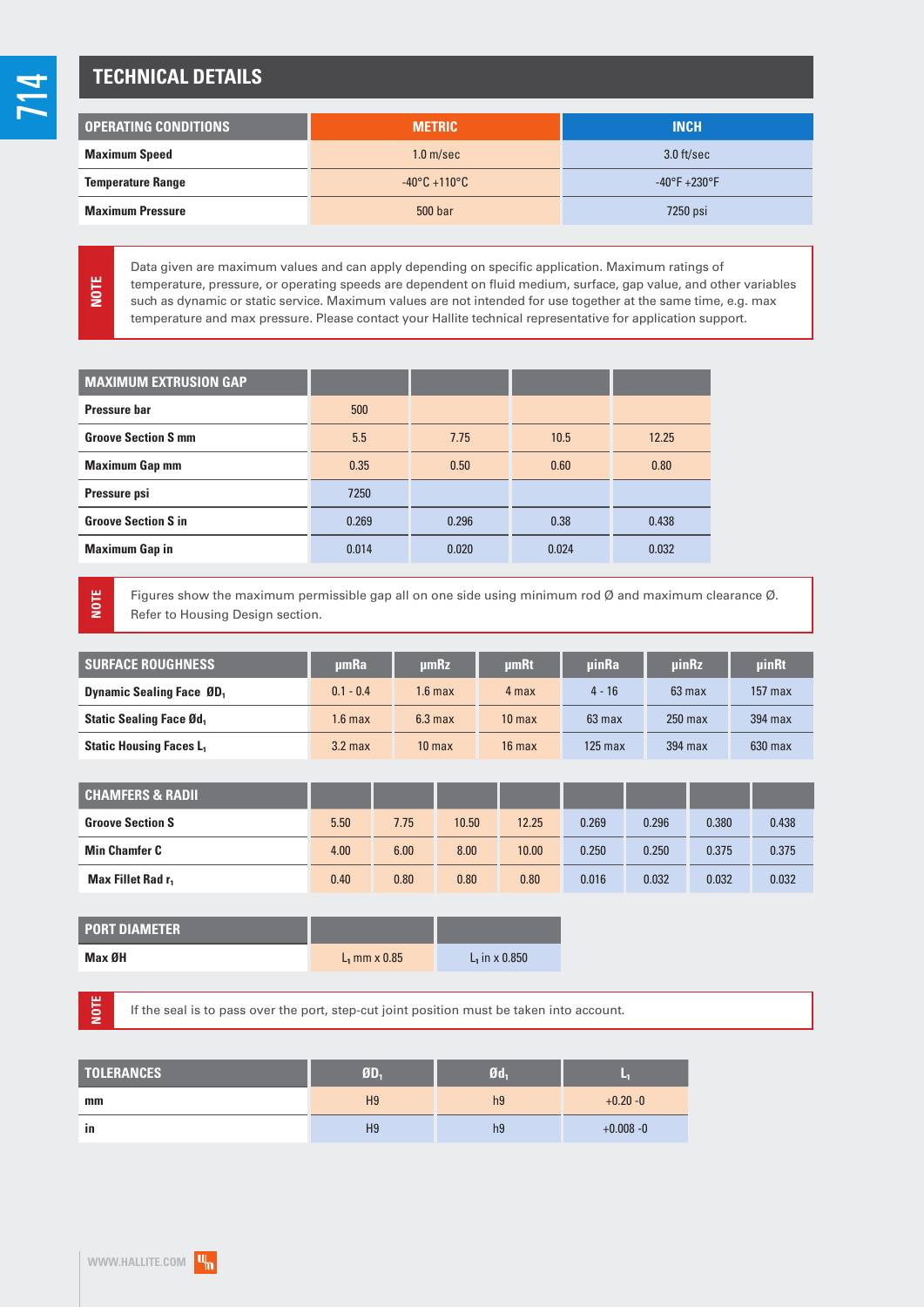



*Glass-Filled Nylon Face with Rubber Energiser for Heavy-Duty Applications*

## **PART NUMBER RANGE**

| <b>METRIC</b> |                |                   |                                                                         |                         |             |  |  |
|---------------|----------------|-------------------|-------------------------------------------------------------------------|-------------------------|-------------|--|--|
| $ØD_1$        | <b>TOL</b>     | $\mathfrak{gd}_1$ | <b>TOL</b>                                                              | $\mathsf{L}_\mathrm{t}$ | <b>PART</b> |  |  |
|               | H <sub>9</sub> |                   | h9                                                                      | $+0.20 - 0$             | No.         |  |  |
| 40.00         | $+0.06$        | 29.00             | $0.00\,$                                                                | 4.20                    | 7270510‡    |  |  |
|               | $0.00\,$       |                   | $-0.05$                                                                 |                         |             |  |  |
| 45.00         | $+0.06$        | 34.00             | $0.00\,$                                                                | 4.20                    | 7270610     |  |  |
|               | $0.00\,$       |                   | $-0.06$                                                                 |                         |             |  |  |
| 50.00         | $+0.06$        | 34.50             | 0.00                                                                    | 6.30                    | 7272310‡    |  |  |
|               | 0.00           |                   | $-0.06$                                                                 |                         |             |  |  |
| 50.00         | $+0.06$        | 39.00             | $0.00\,$                                                                | 4.20                    | 7270810‡    |  |  |
|               | $0.00\,$       |                   | $-0.06$                                                                 |                         |             |  |  |
| 55.00         | $+0.07$        | 39.50             | $0.00\,$                                                                | 6.30                    | 7274810     |  |  |
|               | $0.00\,$       |                   | $-0.06$                                                                 |                         |             |  |  |
| 60.00         | $+0.07$        | 49.00             | $0.00\,$                                                                | 4.20                    | 7270910‡    |  |  |
|               | 0.00           |                   | $-0.06$                                                                 |                         |             |  |  |
| 63.00         | $+0.07$        | 44.70             | $0.00\,$                                                                | 7.00                    | 7274910     |  |  |
|               | $0.00\,$       |                   | $-0.06$                                                                 |                         |             |  |  |
| 63.00         | $+0.07$        | 47.50             | $0.00\,$                                                                | 6.30                    | 7272410‡    |  |  |
|               | $0.00\,$       |                   | $-0.06$                                                                 |                         |             |  |  |
| 63.00         | $+0.07$        | 52.00             | $0.00\,$                                                                | 4.20                    | 7271010‡    |  |  |
|               | 0.00           |                   | $-0.07$                                                                 |                         |             |  |  |
| 70.00         | $+0.07$        | 54.50             | $0.00\,$                                                                | 6.30                    | 7273710     |  |  |
|               | $0.00\,$       |                   | $-0.07$                                                                 |                         |             |  |  |
| 70.00         | $+0.07$        | 59.00             | 0.00                                                                    | 4.20                    | 7271310     |  |  |
|               | $0.00\,$       |                   | $-0.07$                                                                 |                         |             |  |  |
| 75.00         | $+0.07$        | 54.00             | $0.00\,$                                                                | 8.10                    | 7273010     |  |  |
|               | $0.00\,$       |                   | $-0.07$                                                                 |                         |             |  |  |
| 75.00         | $+0.07$        | 59.50             | $0.00\,$                                                                | 6.30                    | 7271410     |  |  |
|               | $0.00\,$       |                   | $-0.07$                                                                 |                         |             |  |  |
| 80.00         | $+0.07$        | 59.00             | 0.00                                                                    | 8.10                    | 7273310     |  |  |
|               | $0.00\,$       |                   | $-0.07$                                                                 |                         |             |  |  |
| 80.00         | $+0.07$        | 64.50             | $0.00\,$                                                                | 6.30                    | 7270010‡    |  |  |
|               | $0.00\,$       |                   | $-0.07$                                                                 |                         |             |  |  |
| 85.00         | $+0.09$        | 64.00             | 0.00                                                                    | 8.10                    | 7273110     |  |  |
|               | $0.00\,$       |                   | $-0.07$                                                                 |                         |             |  |  |
| 90.00         | $+0.09$        | 69.00             | 0.00                                                                    | 8.10                    | 7273210     |  |  |
|               | 0.00           |                   | $-0.07$                                                                 |                         |             |  |  |
| <b>NOTE</b>   |                |                   | Part numbers suffixed by "‡" indicate housing sizes to meet ISO 7425-1. |                         |             |  |  |

**PART NUMBERS ON THIS PAGE ARE LISTED IN THE STANDARD MATERIAL OPTION. FOR MATERIAL VARIATIONS OR FOR CUSTOM SIZES, MATERIALS, OR SEAL DESIGNS, PLEASE CONTACT YOUR LOCAL HALLITE REPRESENTATIVE.**

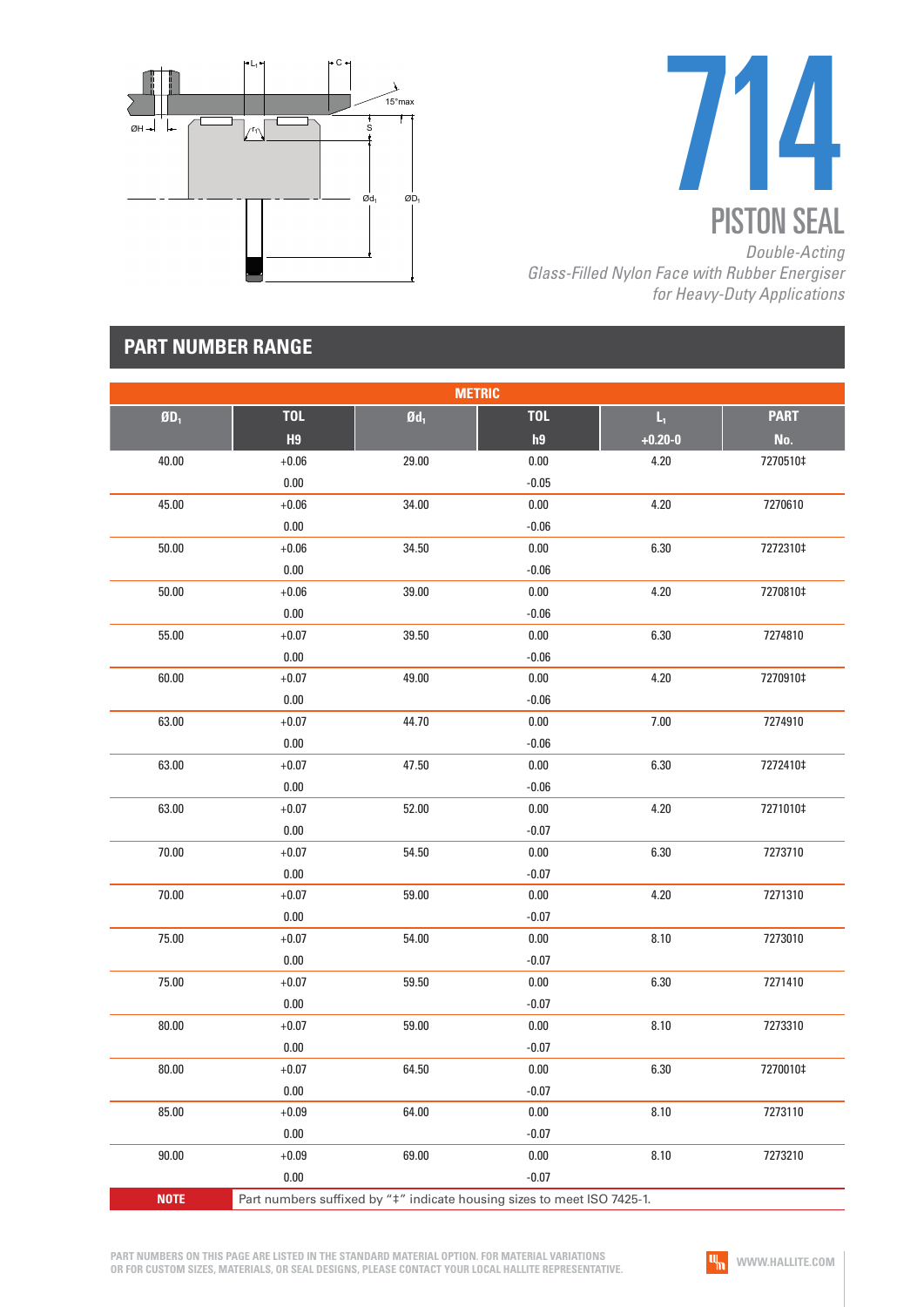

# **PART NUMBER RANGE**

| <b>METRIC</b>            |                                                                         |                   |            |                         |             |  |  |
|--------------------------|-------------------------------------------------------------------------|-------------------|------------|-------------------------|-------------|--|--|
| $\mathbf{0}\mathbf{D}_1$ | <b>TOL</b>                                                              | $\mathfrak{gd}_1$ | <b>TOL</b> | $\mathsf{L}_\mathrm{f}$ | <b>PART</b> |  |  |
|                          | H <sub>9</sub>                                                          |                   | h9         | $+0.20 - 0$             | No.         |  |  |
| 90.00                    | $+0.09$                                                                 | 74.50             | 0.00       | 6.30                    | 7271610     |  |  |
|                          | $0.00\,$                                                                |                   | $-0.07$    |                         |             |  |  |
| 95.00                    | $+0.09$                                                                 | 74.00             | $0.00\,$   | 8.10                    | 7273510     |  |  |
|                          | $0.00\,$                                                                |                   | $-0.07$    |                         |             |  |  |
| 100.00                   | $+0.09$                                                                 | 79.00             | 0.00       | 8.10                    | 7273810     |  |  |
|                          | 0.00                                                                    |                   | $-0.07$    |                         |             |  |  |
| 100.00                   | $+0.09$                                                                 | 84.50             | $0.00\,$   | 6.30                    | 7271810‡    |  |  |
|                          | $0.00\,$                                                                |                   | $-0.09$    |                         |             |  |  |
| 105.00                   | $+0.09$                                                                 | 84.00             | 0.00       | 8.10                    | 7272910     |  |  |
|                          | $0.00\,$                                                                |                   | $-0.09$    |                         |             |  |  |
| 110.00                   | $+0.09$                                                                 | 89.00             | 0.00       | 8.10                    | 7273410     |  |  |
|                          | 0.00                                                                    |                   | $-0.09$    |                         |             |  |  |
| 115.00                   | $+0.09$                                                                 | 94.00             | $0.00\,$   | 8.10                    | 7273910     |  |  |
|                          | $0.00\,$                                                                |                   | $-0.09$    |                         |             |  |  |
| 120.00                   | $+0.09$                                                                 | 99.00             | $0.00\,$   | 8.10                    | 7272010     |  |  |
|                          | $0.00\,$                                                                |                   | $-0.09$    |                         |             |  |  |
| 120.00                   | $+0.09$                                                                 | 104.50            | 0.00       | 6.30                    | 7275210     |  |  |
|                          | $0.00\,$                                                                |                   | $-0.09$    |                         |             |  |  |
| 125.00                   | $+0.10$                                                                 | 104.00            | $0.00\,$   | 8.10                    | 7272110‡    |  |  |
|                          | $0.00\,$                                                                |                   | $-0.09$    |                         |             |  |  |
| 125.00                   | $+0.10$                                                                 | 109.50            | 0.00       | 6.30                    | 7272810‡    |  |  |
|                          | $0.00\,$                                                                |                   | $-0.09$    |                         |             |  |  |
| 130.00                   | $+0.10$                                                                 | 109.00            | $0.00\,$   | 8.10                    | 7274010     |  |  |
|                          | $0.00\,$                                                                |                   | $-0.09$    |                         |             |  |  |
| 140.00                   | $+0.10$                                                                 | 119.00            | $0.00\,$   | 8.10                    | 7272210     |  |  |
|                          | $0.00\,$                                                                |                   | $-0.09$    |                         |             |  |  |
| 150.00                   | $+0.10$                                                                 | 129.00            | 0.00       | 8.10                    | 7274110     |  |  |
|                          | $0.00\,$                                                                |                   | $-0.10$    |                         |             |  |  |
| 150.00                   | $+0.10$                                                                 | 130.60            | $0.00\,$   | 9.60                    | 7275310     |  |  |
|                          | 0.00                                                                    |                   | $-0.10$    |                         |             |  |  |
| 160.00                   | $+0.10$                                                                 | 139.00            | 0.00       | 8.10                    | 7272510‡    |  |  |
|                          | 0.00                                                                    |                   | $-0.10$    |                         |             |  |  |
| 180.00                   | $+0.10$                                                                 | 159.00            | 0.00       | 8.10                    | 7272610     |  |  |
|                          | 0.00                                                                    |                   | $-0.10$    |                         |             |  |  |
| <b>NOTE</b>              | Part numbers suffixed by "#" indicate housing sizes to meet ISO 7425-1. |                   |            |                         |             |  |  |